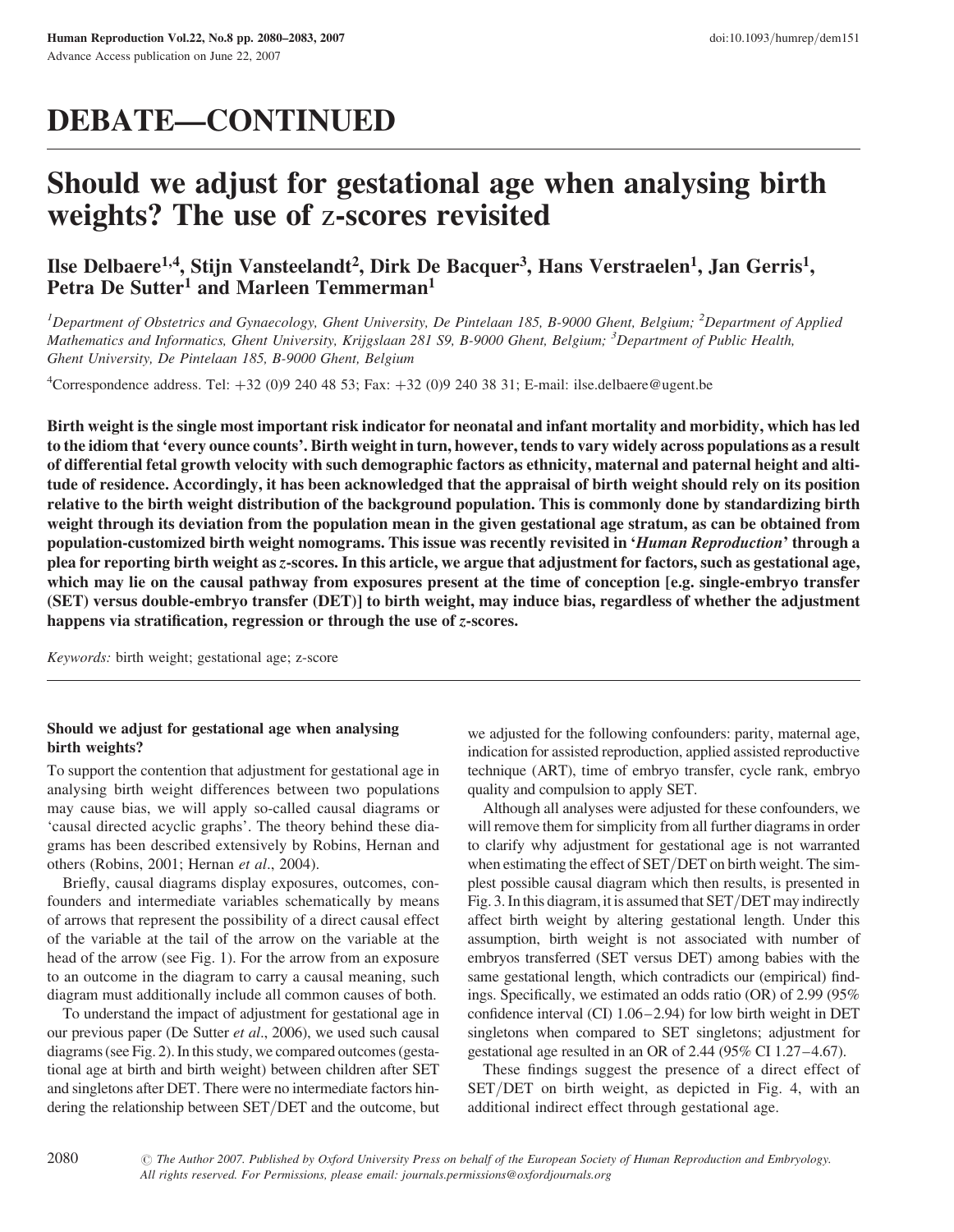

Figure 1: Directed acyclic graph

However, it is likely that besides the number of embryos transferred (SET versus DET) other risk factors also jointly impinge on birth weight and gestational age (e.g. maternal age). In the presence of such risk factors, adjustment for gestational age may induce spurious associations between SET/ DET and birth weight, regardless of the presence of a direct effect of SET/DET on birth weight (Robins, 2001; Hernan et al., 2004).

Figure 5 depicts a situation where (as is likely the case in practice) there are possibly unmeasured common risk factors for gestational age and birth weight, e.g. genetic predetermination. Under this setting, the data cannot distinguish between a direct effect of SET/DET on birth weight and the presence of unmeasured risk factors jointly affecting gestational age and birth weight (Robins, 2001; Hernan et al., 2004). Given the bias that may result from inappropriate adjustment, we deliberately refrained from adjusting for gestational age. As such, under the realistic assumptions of Fig. 5, we have estimated the overall effect of SET/DET on birth weight (i.e. the combination of a direct effect and an indirect effect along gestational age) to be 3.38 (adjusted OR, 95% CI 1.86–6.12).

A similar problem of adjustment for a variable, i.e. both affected by the exposure and shares common causes with the outcome previously gave rise to the birth weight paradox, which has been a topic of debate for several decades (Hernandez-Diaz et al., 2006). Specifically, many studies have reported a beneficial effect of smoking on perinatal mortality in low-birth babies (i.e. after adjusting for birth weight). Hernandez-Diaz et al. concluded that this was due to inappropriate adjustment for birth weight and indeed observed a harmful effect of smoking on perinatal mortality without such adjustment.



Figure 2: Directed acyclic graph for the analyses assessing outcome differences between singletons after SET and singletons after DET



Figure 3: Directed acyclic graph, representing gestational age as only confounder in the pathway between SET versus DET and birth weight

#### The use of z-scores: a remedy?

In the previous discussion, we have shown that adjustment for gestational age is unwarranted when inferring the effect of an exposure A, which arises at conception (e.g.  $A = 0$  in SET,  $A = 1$  in DET), on birth weight Y. Assuming for simplicity of exposition that both exposed subgroups are comparable at conception (as would be the case if the number of transferred embryos were randomized), then the term  $\beta_1$  in the linear regression model:

$$
E(Y|A) = \beta_0 + \beta_1 A \tag{1}
$$

expresses the effect of exposure A on average birth weight. Here,  $E(Y|A)$  denotes average birth weight among children with the given exposure A.

Land (2006) suggests replacing birth weight by a z-score, standardizing for gestational age. Specifically, she proposes, replacing Y with the z-score  $Y^* = Y - E^*(Y|X)$ , where  $E^*(Y|X)$ denotes the average/median birth weight among children with gestational age  $X$  in the reference population and where, for academic purposes and without loss of generality, we assume a constant standard deviation (and therefore ignore it) in birth weight when calculating z-scores. We will now examine whether such use of z-scores is valid for estimating the effect of exposure A on birth weight  $Y$ , i.e. we will investigate whether the resulting analysis yields the same effect size  $\beta_1$ .

The suggested use of  $z$ -scores is tantamount to fitting a regression model of the form.

$$
E(Y^*|A) = \beta_0^* + \beta_1^*A \tag{2}
$$

This use of *z*-scores is not valid because  $\beta_1^*$  in model (2) does not represent the causal effect of exposure A on average birth weight. This is because  $\beta_1^*$  may differ from zero, even when there is no causal effect of exposure A on birth weight  $Y$  (i.e. even when  $\beta_1$  equals zero). Indeed, the standardization term  $E^*(Y|X)$  in the z-score varies with gestational age  $(X)$ , which may itself be associated with exposure A, even when birth weight is not associated with exposure A.

To gain insight, we will support our claim with a numerical example (see Table 1). Using the data of De Sutter et al. (2006), we estimate an average birth weight of 3324.6 g in the SET population, from which we conclude that  $\beta_0$  in model (1) equals  $E(Y|A = 0) = 3324.6$ . Likewise, we estimate an average birth weight of 3204.3 g in the DET population, from which



Figure 4: Directed acyclic graph, representing gestational age as a mediator in the pathway between SET versus DET and birth weight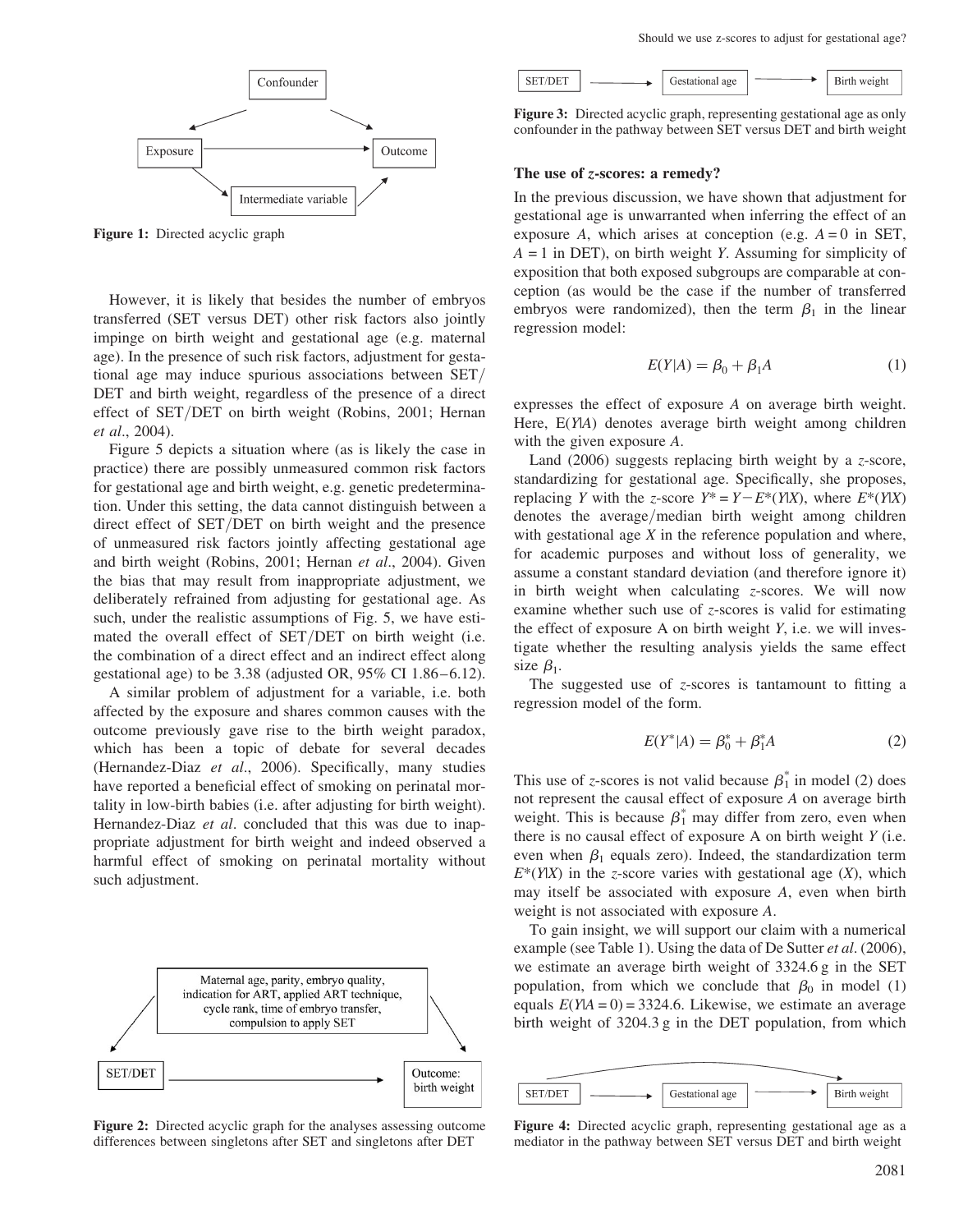

Figure 5: Directed acyclic graph, representing gestational age as a mediator in the pathway between SET versus DET and birth weight and unknown factors having an effect on both gestational age and birth weight

we conclude that the change in average birth weight is  $\beta_1 =$  $E(Y|A = 1) - E(Y|A = 0) = 120.2$  g. This reflects the effect of SET/DET on average birth weight.

For numerical simplicity, let us dichotomize gestational age into preterm born babies  $(X = 0)$  and term born babies  $(X = 1)$ . Assume that the average weight of preterm born children after SET equals 3010 and 2687.8 g in children after DET. Then the average birth weight of preterm born children, regardless of the number of embryo's transferred, equals  $E(Y|X = 0) = 2848.9$  g. Assume furthermore that the average birth weight of term born children after SET equals 3639.0 and 3720.8 g after DET. Then the average birth weight of term born children equals  $E(Y|X = 1) = 3679.9$  g. Finally, the proportion preterm born children is 6% after SET and 10% after DET (De Sutter et al., 2006). The above data now allow us to calculate what effect size we would find through the use of z-scores [i.e. by fitting model (2)] and to assess whether this deviates from the true effect size of 120.2 g. Specifically, standard probability calculus shows that.

$$
E(Y^*|A=0) = E(Y|A=0) - P(X=1|A=0)E(Y|X=1)
$$
  
- P(X = 0|A = 0)E(Y|X = 0)  
= 3324.6 - 0.94\*3679.9 - 0.06\*2848.9  
= -305.4 =  $\beta_0^*$ 

where  $P(X=1|A=0)$  is the proportion of term children after SET.

Likewise,

$$
E(Y^*|A=1) = 3204.3 - 0.90^*3679.9 - 0.10^*2848.9
$$
  
= -392.5

It follows that the difference between z-scores for birth weight, i.e.  $\beta_1^*$  in model (2), equals  $-305.4 + 392.5 = 87.1$ , which

| <b>Table 1:</b> Mean birth weight in the SET versus DET population                                              |                            |                            |
|-----------------------------------------------------------------------------------------------------------------|----------------------------|----------------------------|
|                                                                                                                 | <b>SET</b><br>population   | DET<br>population          |
| Average birth weight $(g)$<br>Birth weight in preterm born babies (g)<br>Birth weight in term born babies $(g)$ | 3324.6<br>3010.0<br>3639.0 | 3204.3<br>2687.8<br>3720.8 |

differs substantially from the real effect of 120.2 g that we initially found.

It follows from the above discussion that a comparison of z-scores for pregnancy outcomes between women who were differently exposed at conception, does not yield valid inferences for the effect of exposure on outcome when the z-score standardizes outcome w.r.t. factors, such as gestational age, that may themselves be influenced by the exposure. In the Appendix, we show similarly that such comparisons of z-scores also fail to remove bias due to confounding factors that were measured at the time of conception, even when the z-score standardizes outcome according to those factors. Adjusting comparisons of pregnancy outcomes for the z-score for gestational age has no effect and thus yields valid inferences (see the Appendix ). However, this is only true when the adjustment happens through linear regression models and when the standardization in the z-score is based on subtracting means (and not medians) and happens with relation to the study population (and not some other reference population).

#### **Conclusion**

In summary, stratifying on an intermediate variable i.e. both affected by the exposure and shares common causes with the outcome is invalid as this may induce bias. Specifically, adjustment for gestational age is generally inappropriate when assessing the effect of reproductive technologies on birth weight outcomes, regardless of whether the adjustment happens through regression models or through the use of z-scores. In that case (i.e. without adjustment for such intermediate variable), the estimated effect refers to the overall effect of reproductive technologies on birth weight outcomes, which may act directly, or indirectly by modifying gestational age. The use of z-scores can be useful, e.g. in studies of malnutrition in African children during their first year of life. In that case, comparison of z-scores of body weight may be useful when the standardization happens with relation to Western European children of the same gender and age. Land (2006) suggested the use of z-scores in order to report on birth weight in a standardized way. Since the above arguments refute this recommendation, we suggest reporting differences in incidences of low-birth weight in studies comparing outcome differences between different populations. Comparison of incidences is interesting in terms of clinical relevance; however, since binary variables often imply information loss, it is recommended to provide means of, e.g. birth weight as well. We conclude by advising for the use of causal diagrams in empirical research and against adjustment for factors that lie on the causal pathway from exposures occurring at conception on pregnancy outcome, unless those factors share no common causes with pregnancy outcome.

#### References

Cole SR, Hernan MA. Fallibility in estimating direct effects. Int J Epidemiol 2002;31:163–165.

De Sutter P, Delbaere I, Gerris J, Verstraelen H, Goetgeluk S, Van der Elst J, Temmerman M, Dhont M. Birth weight of singletons after assisted reproduction is higher after single than after double embryo transfer. Hum Reprod 2006;21:2633–2637.